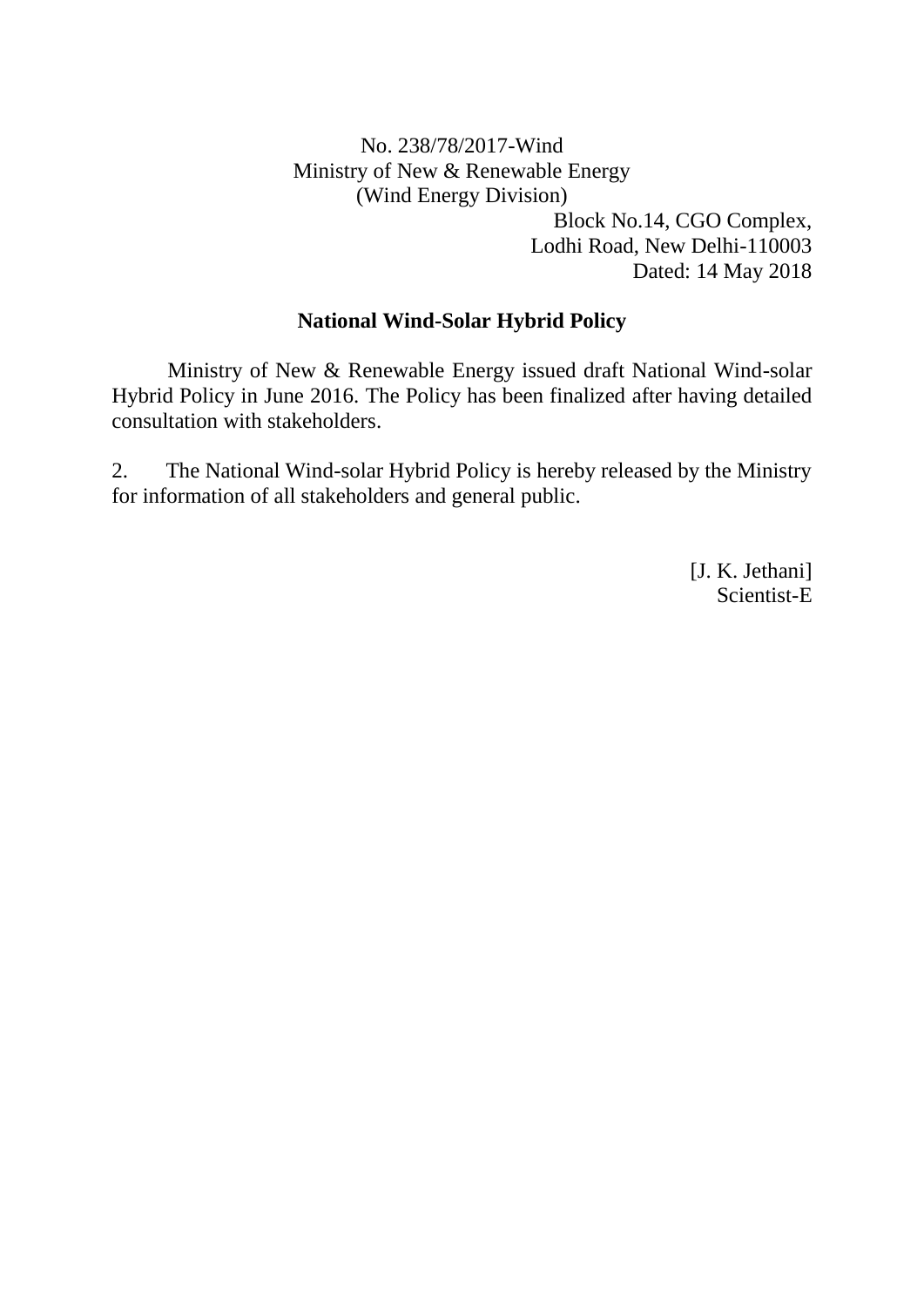### **NATIONAL WIND-SOLAR HYBRID POLICY**

#### **1. INTRODUCTION**

1.1 India has set an ambitious target of reaching 175 GW of installed capacity from renewable energy sources by the year 2022, which includes 100 GW of solar and 60 GW of wind power capacity. Various policy initiatives have been taken to achieve this target. At the end of 2017-18 the total renewable power installed capacity in the country was almost 70 GW.

1.2 Solar and wind power being variable in nature pose certain challenges on grid security and stability. Studies revealed that in India solar and wind resources are complementary to each other and hybridization of these two technologies would help in minimizing the variability apart from optimally utilizing the infrastructure including land and transmission system.

1.3 Superimposition of wind and solar resource maps shows that there are large areas where both wind and solar have high to moderate potential.

1.4 The existing wind farms have scope of adding solar PV capacity and similarly there may be wind potential in the vicinity of existing solar PV plant.

1.5 Suitable policy interventions are therefore, required not only for new wind-solar hybrid plants but also for encouraging hybridization of existing wind and solar plants.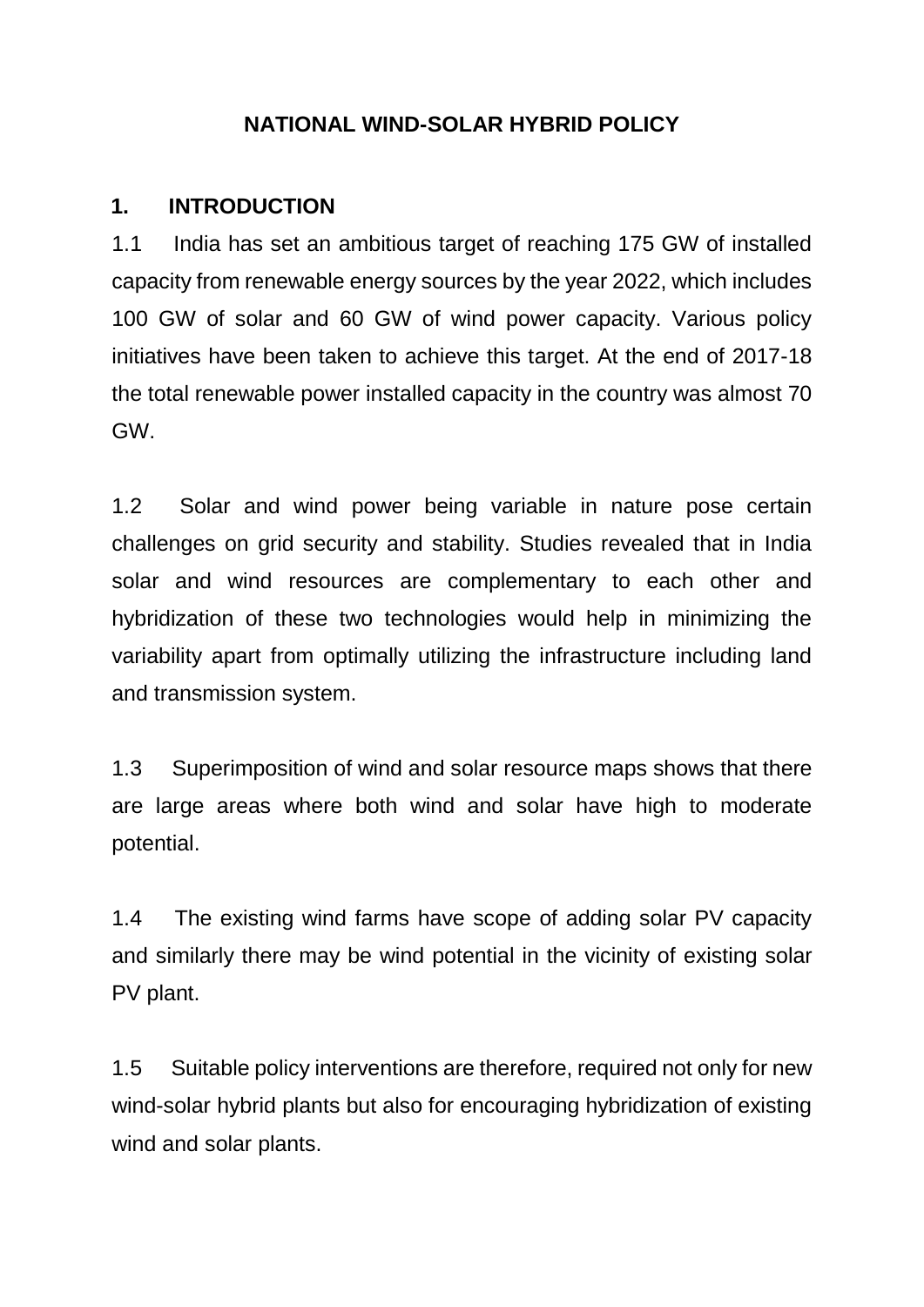1.6 To smoothen the wind solar hybrid power further, appropriate capacity of battery storage may also be added to the project.

# **2. AIMS AND OBJECTIVE**

2.1 The main objective of the Policy is to provide a framework for promotion of large grid connected wind-solar PV hybrid system for optimal and efficient utilization of transmission infrastructure and land, reducing the variability in renewable power generation and achieving better grid stability.

2.2 Policy also aims to encourage new technologies, methods and wayouts involving combined operation of wind and solar PV plants.

## **3. PERIOD OF ENFORCEMENT**

This policy will remain in force unless withdrawn, modified or superseded by the Government. The Government will undertake a review of this Policy as and when required.

### **4. WIND-SOLAR HYBRID SYSTEMS**

4.1 Under the category of wind-solar hybrid power plants, Wind Turbine Generators (WTGs) and Solar PV systems will be configured to operate at the same point of grid connection. There can be different approaches towards integrating wind and solar depending upon the size of each of the source integrated and the technology type.

4.2 In case of fixed speed wind turbines connected to grid using an induction generator, the integration can be on the HT side at the AC output bus. However, in case of variable speed wind turbines deploying inverters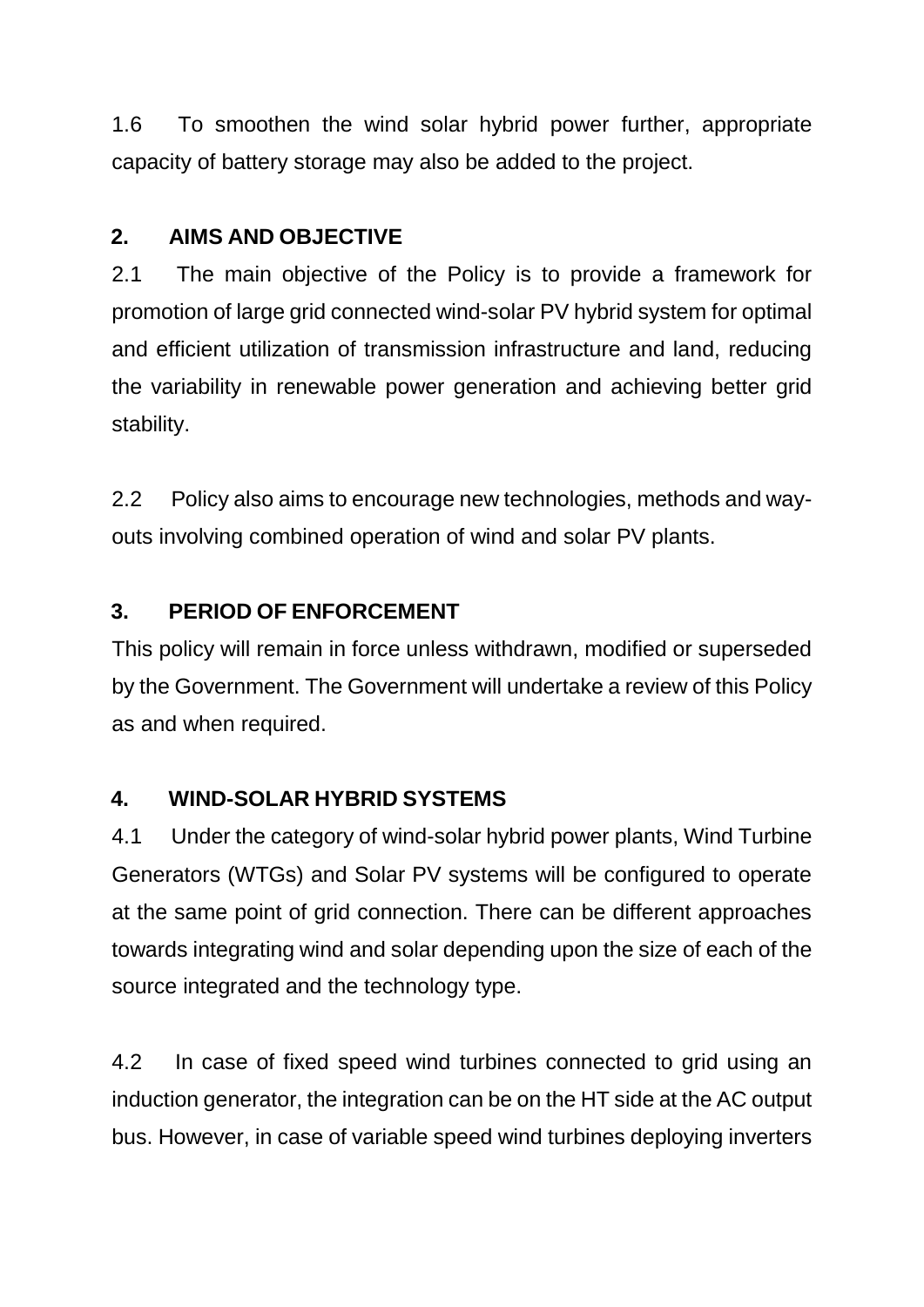for connecting the generator to the grid, the wind and the Solar PV system can be connected to the intermediate DC bus of the AC-DC-AC converter.

4.3 The second important aspect would be related to the sizing – which would depend on the resource characteristics. In order to achieve the benefits of hybrid plant in terms of optimal and efficient utilization of transmission infrastructure and better grid stability by reducing the variability in renewable power generation, in the locations where the wind power density is quite good, the size of the solar PVs capacity to be added as the solar-hybrid component could be relatively smaller. On the other hand, in case of the sites where the wind power density is relatively lower or moderate, the component of the solar PV capacity could be relatively on a higher side.

However, a wind-solar plant will be recognized as hybrid plant if the rated power capacity of one resource is at least 25% of the rated power capacity of other resource.

### **5. IMPLEMENTATION STRATEGY**

5.1 The implementation of wind solar hybrid system will depend on different configurations and use of technology.

a. Wind-Solar Hybrid- AC integration:

In this configuration the AC output of the both the wind and solar systems is integrated either at LT side or at HT side. In the later case both system uses separate step-up transformer and HT output of both the system is connected to common AC Bus-bar. Suitable control equipment are deployed for controlling the power output of hybrid system.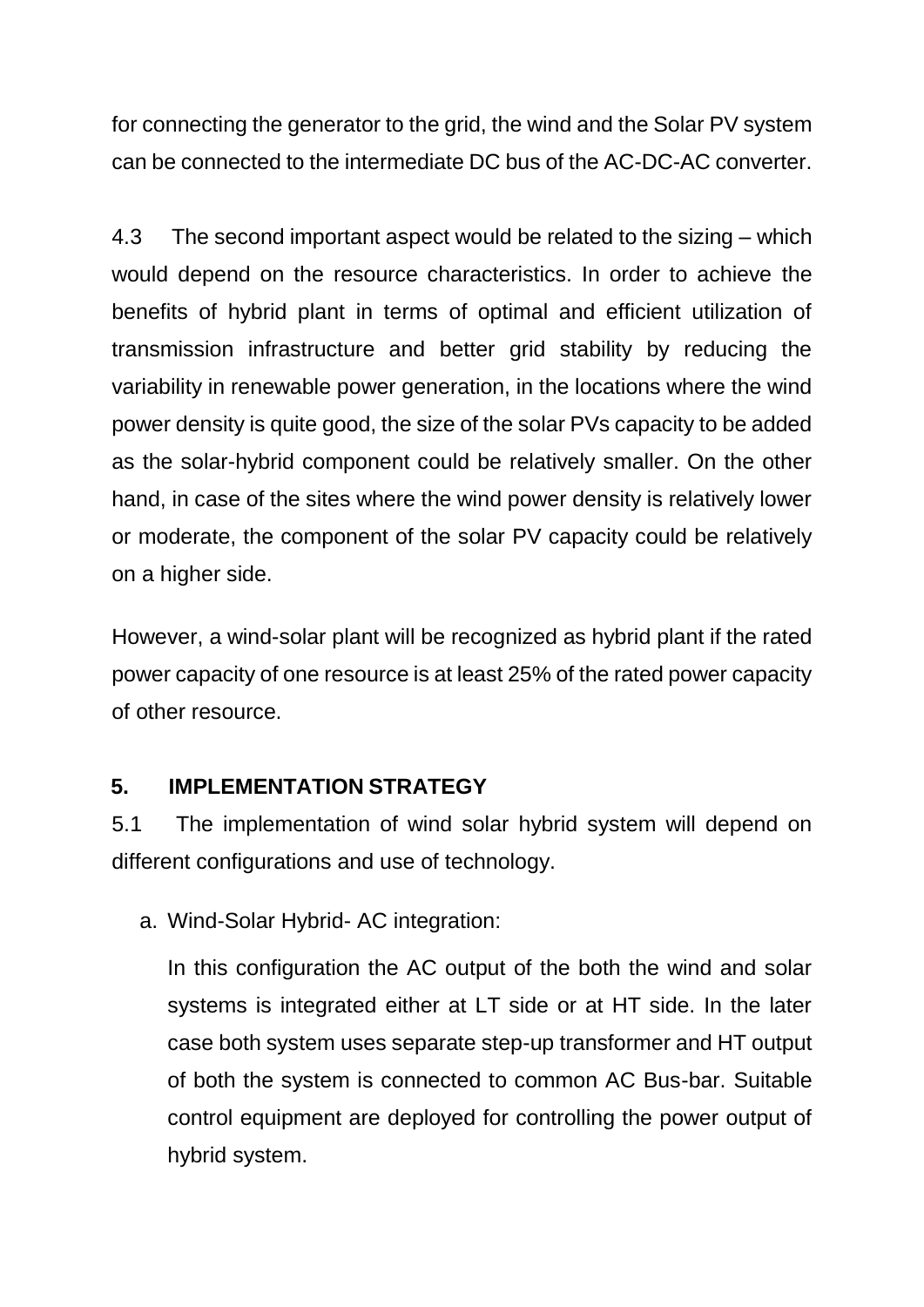b. Wind-Solar Hybrid- DC integration:

DC integration is possible in case of variable speed drive wind turbines using convertor-inverter. In this configuration the DC output of the both the wind and solar PV plant is connected to a common DC bus and a common invertors suitable for combined output AC capacity is used to convert this DC power in to AC power.

### 5.2 New Wind-Solar Hybrid Plants:

New wind-solar hybrid projects shall be encouraged with following provisions:-

- i. The hybrid power generated from the wind-solar hybrid project may be used for (a) captive purpose; (b) sale to third party through open access; (c) sale to the distribution company (ies) either at tariff determined by the respective SERC or at tariff discovered through transparent bidding process; and (d) sale to the distribution company (ies) at APPC under REC mechanism and avail RECs.
- ii. The power procured from the hybrid project may be used for fulfilment of solar RPO and non-solar RPO in the proportion of rated capacity of solar and wind power in the hybrid plant respectively.
- iii. For procurement of hybrid power through transparent bidding process different parameters may be used. Parameters that may be considered for bidding could be capacity delivered at grid interface point, effective CUF and unit price of electricity.
- iv. Government entities may invite bids for new hybrid plants keeping qualifying criteria such as those discussed in iii above, the tariff being the main criteria for selection.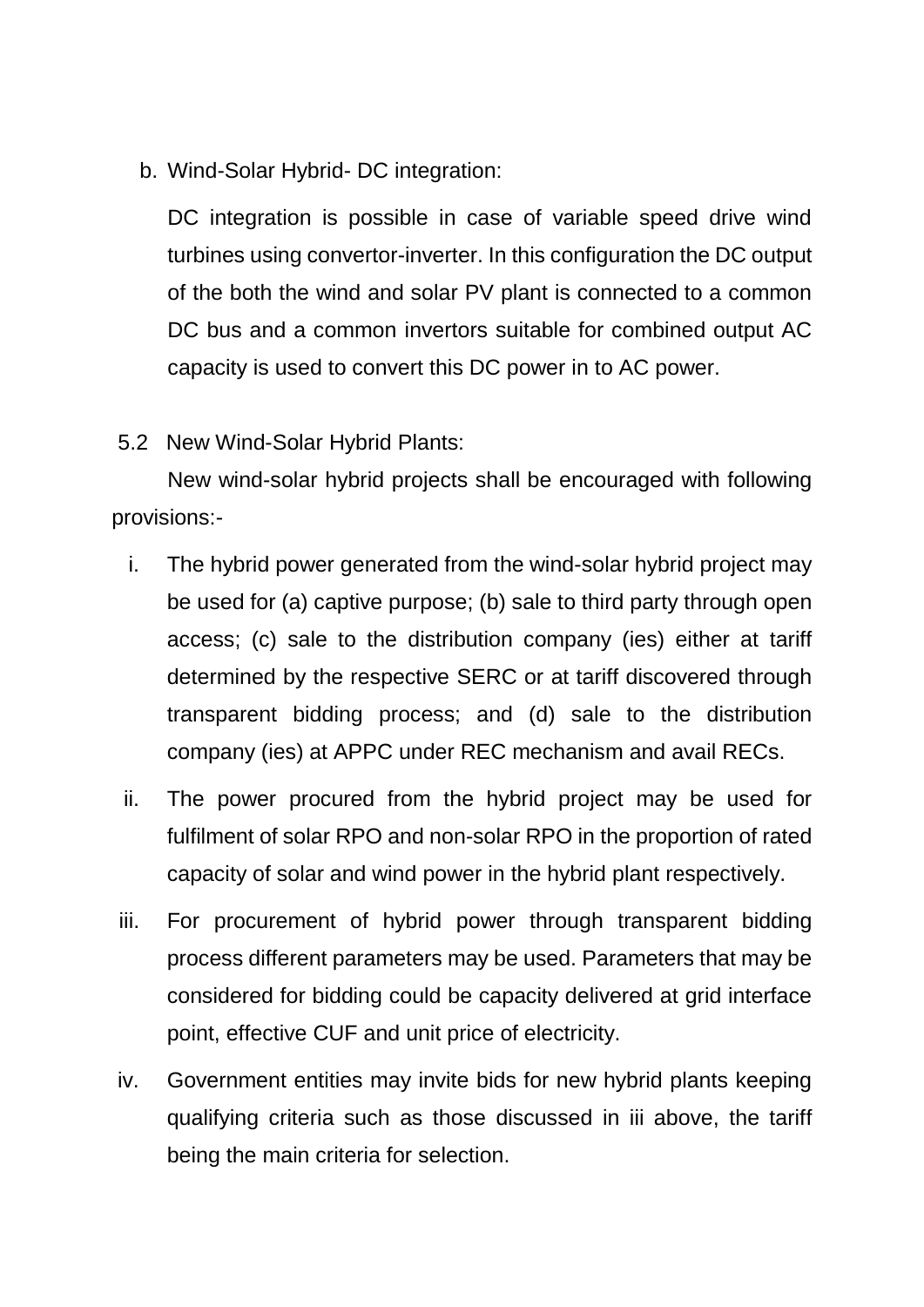### 5.3 Hybridisation of existing wind/solar PV plants:

Existing wind or solar power projects, willing to install solar PV plant or WTGs respectively to avail benefit of hybrid project, may be allowed to do so with following Conditions:

- i. No additional connectivity/transmission capacity charges shall be levied by the respective transmission entity for hybridisation at existing wind/solar PV plants if already granted transmission connectivity/ access is being used. Transmission charges may be applicable for the additional transmission capacity/ access granted as per prevailing regulation.
- ii. In case capacity margins are available at the receiving transmission sub-station of respective transmission entity, at which the existing wind/solar projects is connected, additional transmission capacity/access may be allowed subject to its technical feasibility. In such a case, any transmission augmentation required up to the receiving transmission sub-station will be the responsibility of project developer.
- iii. In case of AC integration assessment of solar and wind power injected from the hybrid project in to the grid will be worked out by apportioning the reading of main meter installed at the receiving station on the basis of readings of ABT meters installed on LT or HT side of the wind and solar PV plant as the case may be.
- iv. In case of DC integration assessment of solar and wind power injected from the hybrid project in to the grid will be worked out by apportioning the reading of main meter installed at the receiving station on the basis of readings of DC meters installed at the DC output of the wind and solar PV plant. Till such time the methodology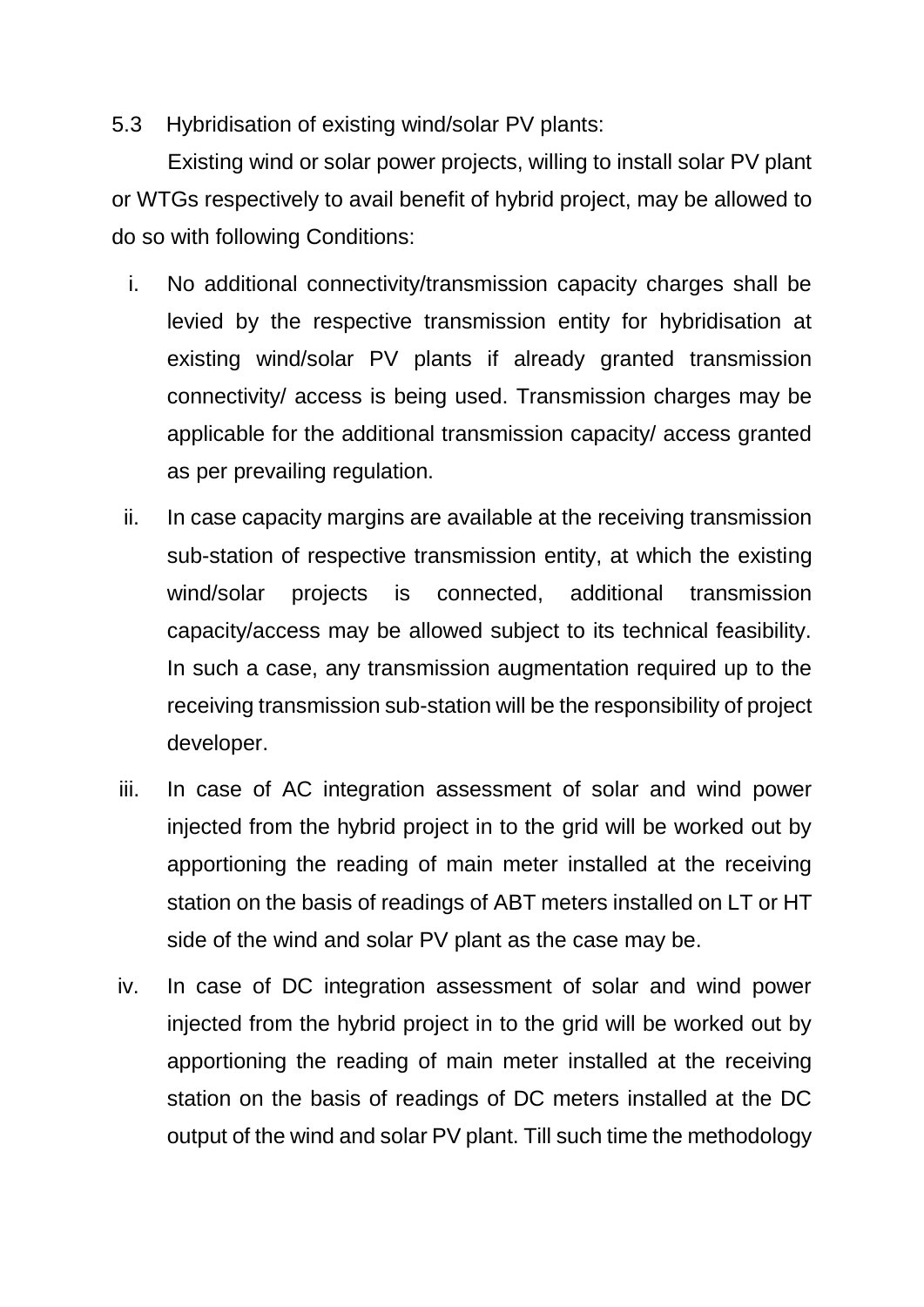for DC metering of hybrid systems and standards & regulations are framed for DC meters, only AC integration will be permitted.

- v. The additional solar/wind power generated from the hybrid project may be used for (a) captive purpose; (b) sale to third party through open access; (c) sale to the distribution company (ies) either at tariff determined by the respective SERC or at tariff discovered through transparent bidding process; and (d) sale to the distribution company (ies) at APPC under REC mechanism and avail RECs. For bidding purpose, State or Central entities may bid for hybridization of existing projects connected to InSTS or ISTS as the case may be.
- vi. Government entities may invite bids for hybridisation of existing wind and solar plants with tariff being the main criteria for selection.
- vii. The additional solar/wind power procured from hybrid project shall be used for fulfilment of solar/non-solar RPO as the case may be.

#### 5.4 Battery Storage:

Battery storage may be added to the hybrid project (i) to reduce the variability of output power from wind solar hybrid plant; (ii) providing higher energy output for a given capacity (bid/ sanctioned capacity) at delivery point, by installing additional capacity of wind and solar power in a wind solar hybrid plant; and (iii) ensuring availability of firm power for a particular period.

Bidding factors for wind solar hybrid plants with battery storage may include minimum firm power output throughout the day or for defined hours during the day, extent of variability allowed in output power, unit price of electricity, etc.